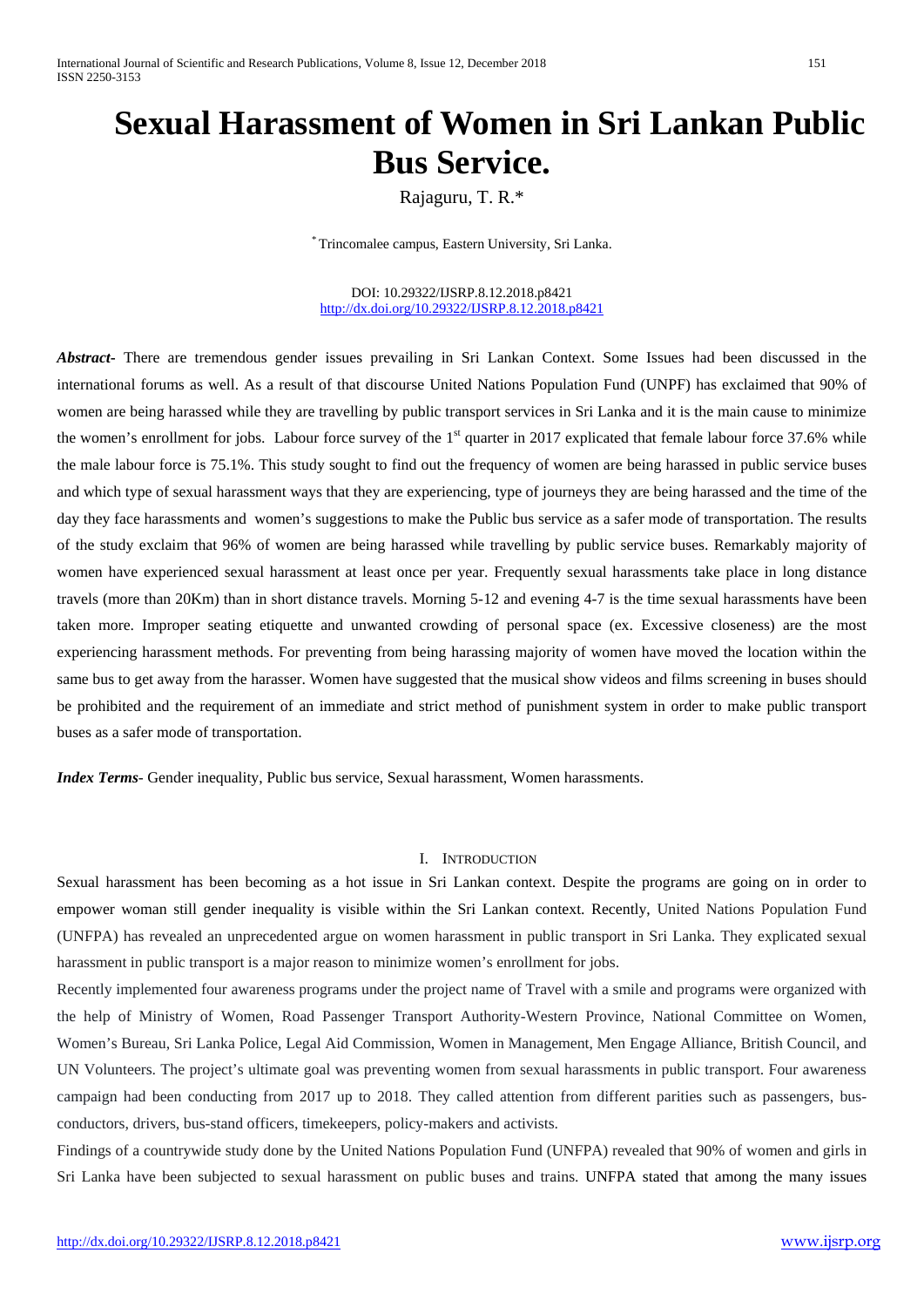highlighted, sexual harassment in public transport is among the key deterrents that restrict movement of women for economic opportunities.

People who belong to the workers in government and private institutions and the people who travel for their private matters have practiced to use buses and trains as their major travel medium. There are Sri Lanka transport board service buses and private owned buses. Based on the statistics on the ministry of transport and civil aviation the total number of Sri Lanka transport board's buses which operated per day were 5,274 in 2017 and total number of passengers who travel on SLTB buses 1,005,205,383 including both male and female. Beside that there are 379 passenger trains operated per day in 2016. They carried 359,037 of passengers per day both male and female. This statistic shows solely the passengers who travel by the Sri Lankan transport board services and except them there are people who travel by private owned buses.

The current population of Sri Lanka is 20,936,714 as of Thursday, April 26, 2018, based on the latest United Nations estimates.

Based on the statistics on the Sri Lankan Labour Force Survey of the 1st Quarter in 2017 has done by the Department of Census and Statistics showed that male labour force 75.1% and female labour force 37.6%. The report of the statistics on the Sri Lankan Labour Force Survey of the 1st Quarter in 2017 depicts that out the total female labor force in Sri Lanka only 37.6 % are employed.

Table 01: Total economically active labor force

| Year    | Total | Male | Female |
|---------|-------|------|--------|
| 2017 10 | 54.7  | 75.1 | 37.6   |

Source: statistics on the Sri Lankan Labor Force Survey of the 1st Quarter in 2017

As defined by the United Nations High Commissioner for Refugees Policy on harassment, "Sexual harassment encompasses any unwelcome sexual advance, request for sexual favour, verbal or physical conduct or gesture of a sexual nature, or any other behaviour of a sexual nature that might reasonably be expected or be perceived to cause offence or humiliation to another. Sexual harassment may occur when it interferes with work, is made a condition of employment or creates an intimidating, hostile or offensive environment. It can include a one-off incident or a series of incidents. Sexual harassment may be deliberate, unsolicited and coercive. Both male and female colleagues can either be the victim or offender. Sexual harassment may also occur outside the workplace and/or outside working hours". (2005)

Further Australian Human Right Commission manifests that, "The *Sex Discrimination Act 1984* (Cth) defines the nature and circumstances in which sexual harassment is unlawful. It is also unlawful for a person to be victimized for making, or proposing to make, a complaint of sexual harassment to the Human Rights and Equal Opportunity Commission"

Examples of sexually harassing behavior include: unwelcome touching, staring or leering, suggestive comments or jokes, sexually explicit pictures or posters, unwanted invitations to go out on dates, requests for sex, intrusive questions about a person's private life or body, unnecessary familiarity, such as deliberately brushing up against a person, insults or taunts based on sex, sexually explicit physical contact; and, sexually explicit emails or SMS text messages.

Act now Sri Lanka website stated that sexual harassment may constitutes, Unwelcome physical contact and advances, Words or comments of sexual nature that makes the person hearing if uncomfortable, Dirty jokes and obscene gestures, Showing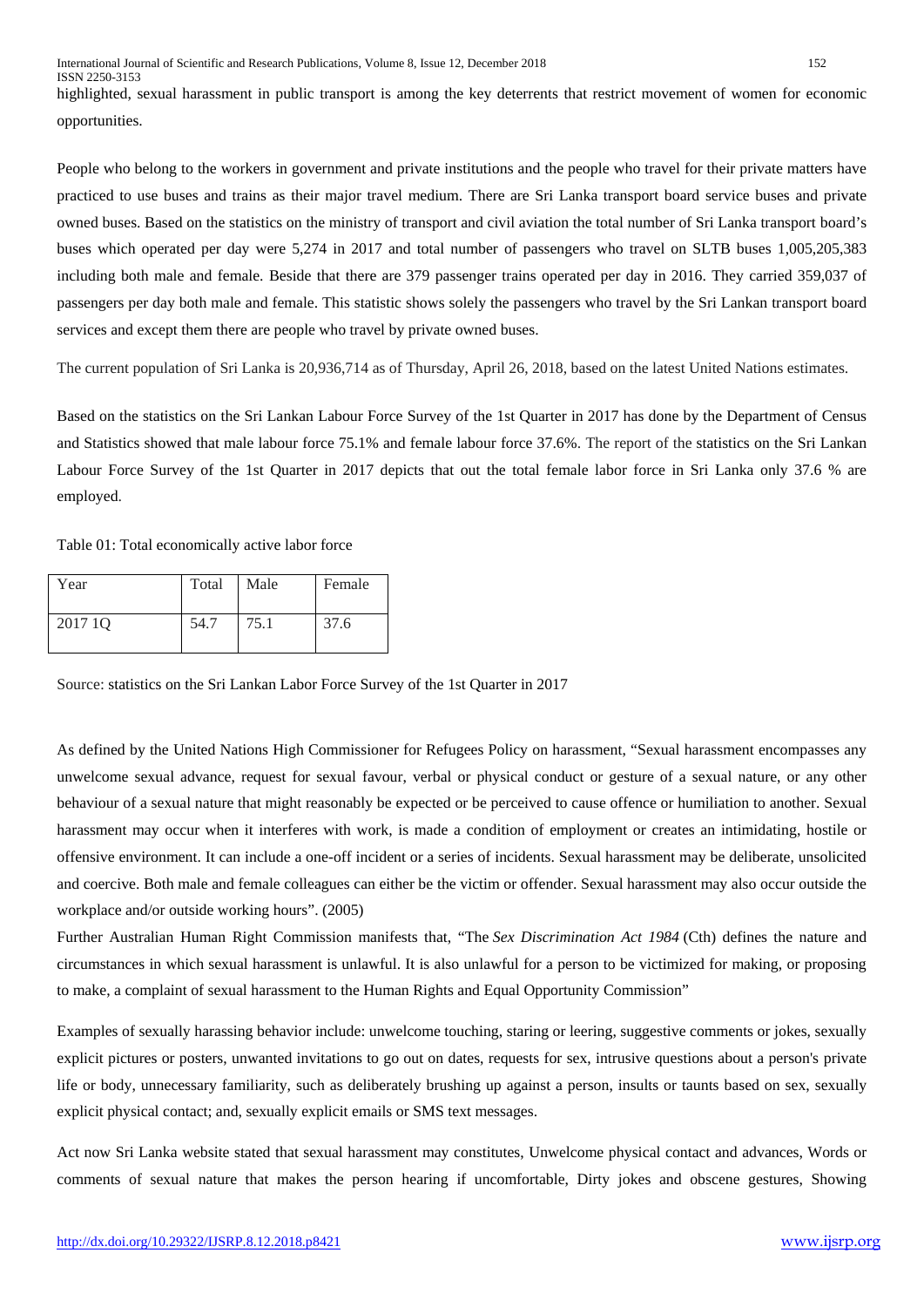There are number of laws prevailing in Sri Lanka against sexual harassments. Act now Sri Lanka website has been manifesting that,

- . According to Article 12 (2) of the Constitution, discriminating against a person based on his or her sex is a violation of such person's fundamental right to equality.
- . Sexual harassment is criminally punishable under Section 345 of the Penal Code (Amendment) Act, No. 22 of 1995.
- . Sexual harassment constitutes "Harassment of a sexual nature using assault, criminal force, or words or actions which causes annoyance to the person being harassed." This includes: Unwelcome sexual advances by words or action used by a person in authority (eg. Police, armed service personnel, school officials, medical officials etc.) Unwelcome sexual advances in the work place. Sexual harassment in the Penal Code may cover misuse of internet and emails that are obscene or make allegations of a sexual nature in order to harass, intimidate or embarrass.
- . Encouraging or condoning sexual harassment is also a crime under the law.
- . Under the Prohibition of Ragging and other forms of Violence in Educational Institutions Act, No. 20 of 1998, if a person causes sexual harassment while ragging any student or a member of the staff of an educational institution he or she will be given a minimum punishment of ten (10) years and may also be ordered to pay compensation of an amount determined by court. Punishment for the offence is imprisonment with or without hard labour foe any period up to 5 years. Or a fine, or imprisonment and a fine imposed together. The perpetrator can be offered to pay compensation to the person against whom the offence was committed

Hot debates on gender inequality and remarkably deformation, allegation and harassment on women are going on social media among Sri Lankan people. There are many Face book pages which are facilitating women to share their worst experiences on public space. Street Harassment Hurts (SHH) Face book page was created after the incident that happened in Wariyapola area in 2014. That was facilitated to create dialogues and conversation around women harassment. It intended to give voices to women who do not have space on main stream media as well as in order to give awareness about women's right and punishments against harassments. On this virtual space most of the women have shared their daily experiences and their opinions on women harassment. Most of the female have been shared their stories anonymously and with their identities. Anonymously some girls have uploaded photos and have shared their opinions as follows.

*"Just because of I move through the public space, doesn't mean my body is public space".* 

*"The moment you use "Aaaaa… Nangi, Baduwa/ Kealla" to address a girl, that's when I loss all respect for you".*

Sunday observer news media has reported more news alone with women's comments in order to give voice to women who are fighting against sexual harassment in public transport "women, fight against fear and shame". Female scholars and critics have declared their ideas regarding women harassment in public transport and on streets. A journalist, Isuri Kaviratne has been experiencing harassment in public transport often. She says, during one of her journeys in the night on the 138 route, bus number was NA 6485 she was subjected to harassment by the conductor himself.

As per the words of Isuri Kavirathne she was questioning "*will I be safe to walk alone the same road if I complain today?*" It depicts even though women have been harassing they are unable to raise their voices. Women have to bear their grievances in order to survive in the society even being harassing. This is the situation most of the women are experiencing within Sri Lanka.

As mentioned on Sunday observer news media a Lawyer, Consultant in Gender/ Adolescent health and Executive Director of Shanthi Maargam, Kamani Jinadasa that the reasons for sexual harassment to go unreported are as follows:

*"The criminal justice system and the law enforcement authorities do not encourage complaints, Victims' fear of making matters worse, Fear of harm to one's name and one's reputation, Normalization of it as a common occurrence in the workplace, places of*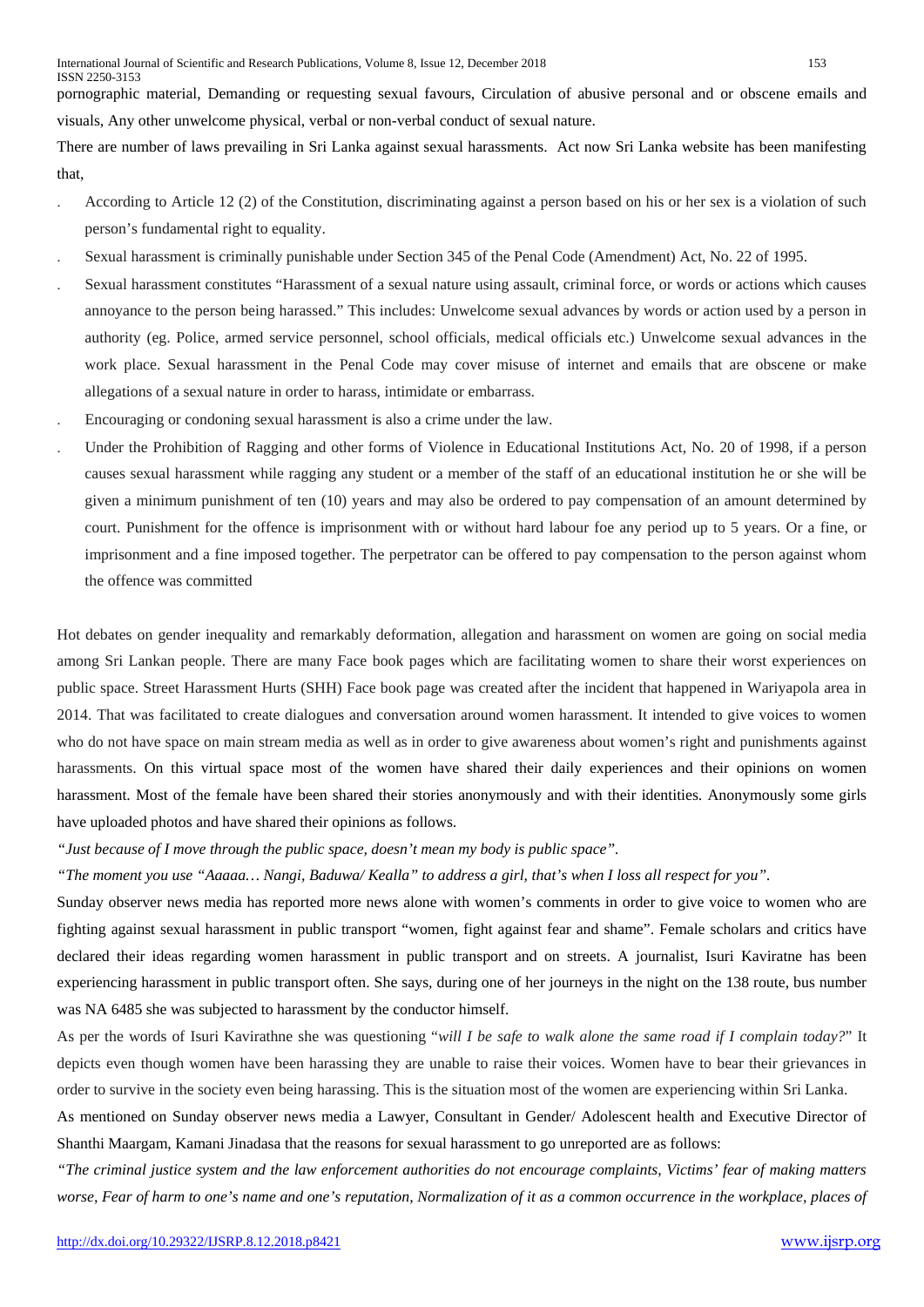*education or public transportation, Fear of being followed if sexual harassment takes place in public places and public transportation, Lack of awareness about legal relief Absence of sexual harassment prevention policies , and The common practice of blaming victim-survivors rather than the aggressor"*

A Sociologist and senior lecturer, Department of Sociology and Anthropology, University of Sri Jayawardenepura, **Dr. Praneeth Abeysundara says that** "*sexual harassment in public transport has become a common nuisance for all those who yearn for 'civilised' behaviour in a public place. The main reason I see is the breakdown of moral values among the present day generation. The deterioration of morals has been seen in an unprecedented manner".*

Deputy Director of the Children and Women's Division of Sri Lanka Police, W. A. S. P. Lanka Rajani Amarasena has mentioned on Sunday Observer newspaper "*The UNFPA report says, of the 90% women sexually harassed, only 4% had complained to the police. This is because the police complaint is a long procedure which delays and kills time, during which process some victims change their minds. Some women just ignore, not aware that it is a crime, some are afraid of the law and do not like to go to the police and the courts, as the whole country would get to know. Women from traditional families are shy to complain.*

#### LITERATURE REVIEW

The study titled on "Normalizing Sexual Violence: Young Women Account for Harassment and Abuse Heather" carried by Hlavka. R.H at Marquette University, USA in 2014 shows despite high rates of gendered violence among youth, very few young women report these incidents to authority figures. This study moves the discussion from the question of why young women do not report them toward how violence is produced, maintained, and normalized among youth. The girls in this study often did not name what law, researchers, and educators commonly identify as sexual harassment and abuse. How then, do girls name and make sense of victimization? Exploring violence via the lens of compulsory heterosexuality highlights the relational dynamics at play in this naming process. Forensic interviews with youth revealed patterns of heteronormative scripts appropriated to make sense of everyday harassment, violence, coercion, and consent. Findings inform discussions about the links between dominant discourses and sexual subject.

A study on "A Model of Racialized Sexual Harassment of Women in the UK Workplace" indicates that frequency rates of sexual harassment in Black Asian and Minority Ethnic (BAME) women tend to be limited to a single incident or of short duration, i.e. less than a week, further findings show that culture influences not only the nature of the sexual harassment experienced, but also explains the strong prevalence in the sample of same race harassment. Asian women in this study appeared to be much more afraid of reprisals that would injure them or their family than other groups, who feared more about what their family would do to the harasser. The fear expressed by Asian women frequently arose from the community status of harassers, who were often very influential and powerful within their own ethnic communities. This power was not only over those BAME women who had experienced sexual harassment, but was also over their family. It is interesting that BAME women frequently viewed their situation as significantly different from that of White women; women they felt had more ethnic power and who would receive more support in their claims. (Fielden. S.L- 2009)

A research study on "Sexual harassment in Dentistry: prevalence in dental school" has demonstrated that sexual harassment can occur in a dental school setting. There is a need for ongoing sexual harassment education programs for students and university staff. Increased knowledge of sexual harassment during graduation can better prepare dental professionals to respond to sexual harassment during their practice. (GARBIN et al 2009)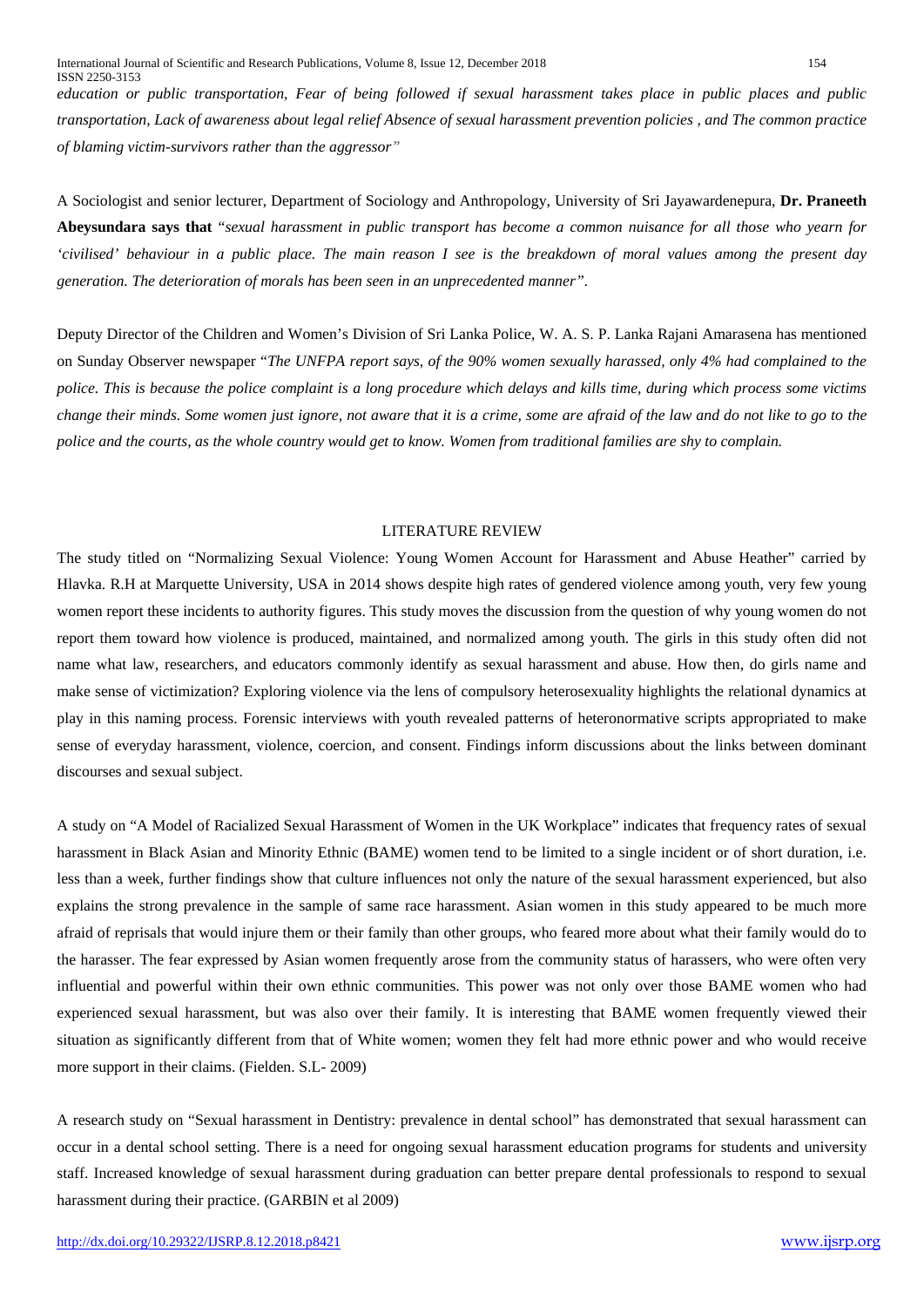A study "sexual Harassment of Uppity women" carried by Berdahl.J.L in 2007 revealed that the women with relatively masculine personalities (e.g., assertive, dominant, and independent) experienced the most sexual harassment further this effect was not because women with relatively masculine personalities were more likely than others to negatively evaluate potentially harassing scenarios and women in male-dominated organizations were harassed more than women in female-dominated organizations, and that women in male-dominated organizations who had relatively masculine personalities were sexually harassed the most.

A study on "Shame-Proneness as a Diathesis for Dissociation in Women with Histories of Childhood Sexual Abuse" examined whether shame-proneness is associated with dissociation among abused women multiple regression analysis indicated that shameproneness was independently related to dissociation, but childhood sexual abuse was not. As predicted, the combination of shame-proneness and childhood sexual abuse was associated with dissociation. (Jean A. Talbot - 2004)

A research titled "Racialized Sexual Harassment in the Lives of Mrican American Women" by Buchanan N.T and Onnerod in 2002 indicate that African American women cannot easily separate issues of race and gender when considering their personal accounts of victimization, which creates a form of racialized sexual harassment.

A study on Sex and Ethnicity as Moderators in the Sexual Harassment Phenomenon: A Revision and Test of Fitzgerald et al. (1994) has proven that sex is an important moderator of these relationships, but that ethnicity is not. Further, sex and ethnicity were not found to moderate the effect of sexual harassment on its outcomes.

#### THEORETICAL FRAMEWORK

Freedom is a fundamental right of human being "Liberal feminists share this view, and insist on freedom for women" Liberals have a disagreement on what freedom articulates and it may take different forms more than one.

"Liberal feminism conceives of freedom as personal autonomy (Living a life of one's own choosing and political autonomy (being co-author of the conditions under which one lives." (Stanford encyclopedia of philosophy-2007)

Women have the liberty of their lives to live as their own. But it depends on certain conditions no enough conditions to exercise the personal autonomy or the social formation fail to respect the women's personal autonomy and other elements of women's flourishing.

## METHODOLOGY

Questionnaire was employed in this study. Researcher has spread out 200 questionnaires. Present research study conducted a pilot study by giving questionnaire to 10 people similar to the study population. It provided a chance to clear and simplify most questions pertain to the respondents.

Researcher has used random sampling in order to choose well defined sample. 200 questionnaires were disseminated to women passengers who travel by public bus services in Colombo district and 100 questionnaires have chosen as acceptable respondents. Questionnaire consists with twenty eight questions. First four questions were asked about the usage pattern of public transport. From question number five to eleven were asked about the sexual harassments women are exposing. From question number twelve to twenty two were asked about reactions and effect on the post stage of sexual harassment. From question number twenty three to twenty seven were asked about the awareness level of laws, legal actions and institution against sexual harassment in Sri Lanka. Last question allowed respondents to make suggestions in order to minimize sexual harassment in public transport.

This study was set within the Colombo district the commercial capital city and the second level administration division of Sri Lanka. Based on the calculations of the Department of census and statistics 2017 Mid-year Population estimates shows the population of male within Colombo district is 1,187 and female 1,232 as the highest population all among the district.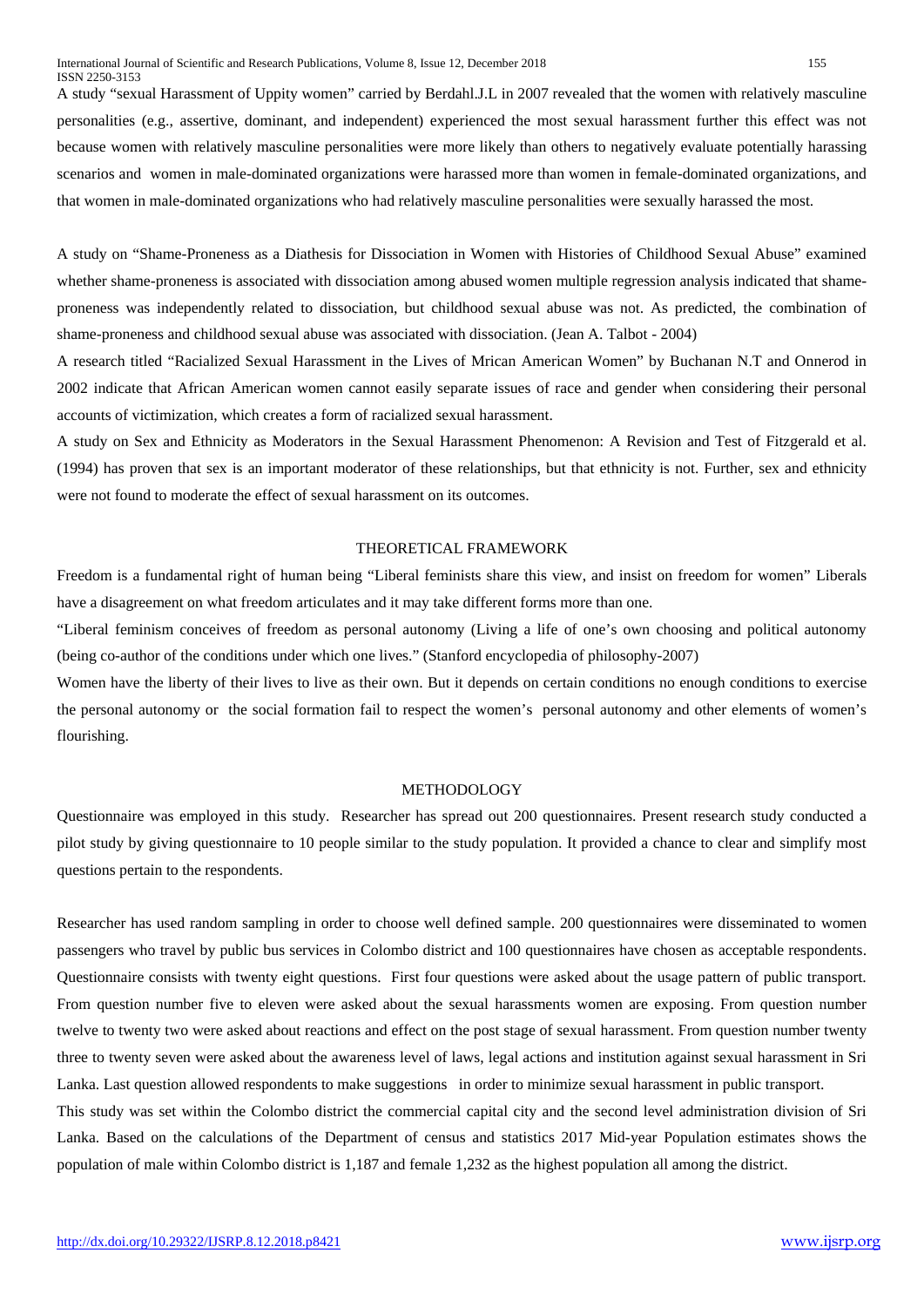#### RESULT & CONCLUSION

Majority of respondents were of 25 to 34 years and also a considerable amount of respondents were more than 45 years old. The total number of respondents from the passengers use public transport buses for traveling to work place, traveling educational purposes and their personal purpose respectively 28%, 32%, and 60%.

96% of respondents have been stated that they are being harassed when they travel by public transport buses. As per the frequency of being harassed majority of women have been harassed at least once or twice per year. A considerable amount of respondent stated that they are subjected to be harassed 8 to 10 times per year. Harassment takes place more in long distance travels (more than 20 km) more than short distance journeys. The respondents were asked when they face harassment more. Majority of respondents stated that Morning 5-12 and Evening 4-7 is the time the majority of them are facing harassments. Female who travel for education and jobs usually travel within above mentioned time.



*Figure 1*: Time duration of the women are being harassed in public Buses.

All the respondents have been stated that perpetrators are men. Improper seating etiquette and unwanted crowding of personal space (ex. excessive closeness) are the most common harassment types which they have been experiencing. Deliberate touching of any part of the body, pause to get contact details, Trampling on foot deliberately, suggestive/ lascivious look also at a considerable level. Majority of respondents (60%) stated while they were experiencing harassments other passenger did not intervene in order to stop the harassment.

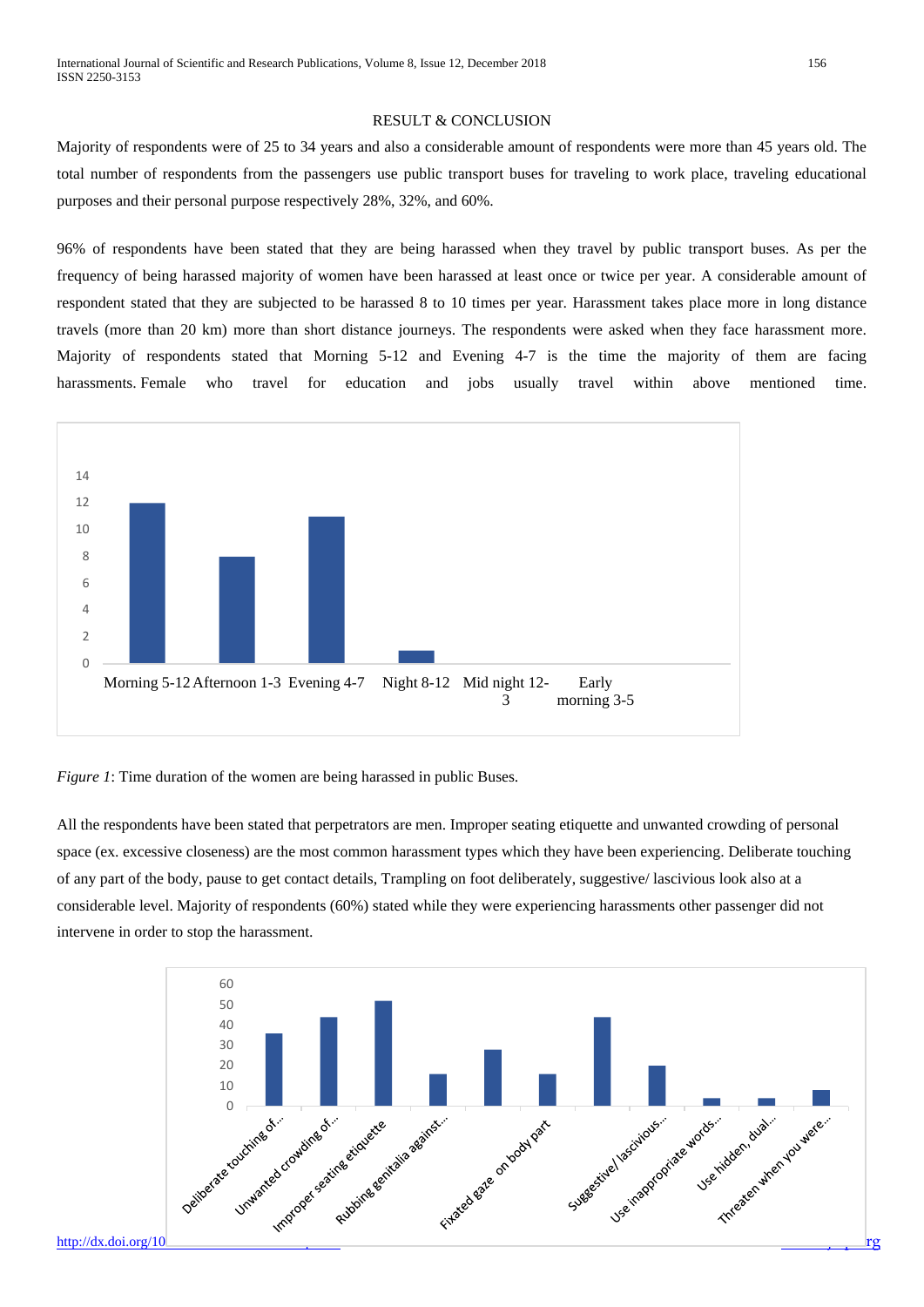While women were harassing majority of them had felt angry and scared. A considerable amount of respondents had stated that they felt humiliated and embarrassed. Even more majority of respondents stated that these harassments had been affected both on their personal lives and education as well.

Researcher inquired on women's interventions on another female person is being harassed in public transport buses. Majority of respondents stated that they have seen other women are harassing in buses and a considerable amount of respondents have intervened in order to stop the harassment. Furthermore, though they had intervened to stop the harassment it happens rarely. They were not able to intervene all the time while they are seen that another woman is being harassed.

Out of the total number of women who had been harassing in public transport buses only 36% of women have taken an action against the harassment. The majority have moved location within the same bus to get away from the harasser (ex: Shift seats) instead of taking an action against the harassment. Furthermore, considerable respondents have stated that they had scolded to harasser and a similar amount of respondents they have done nothing against the harassment.



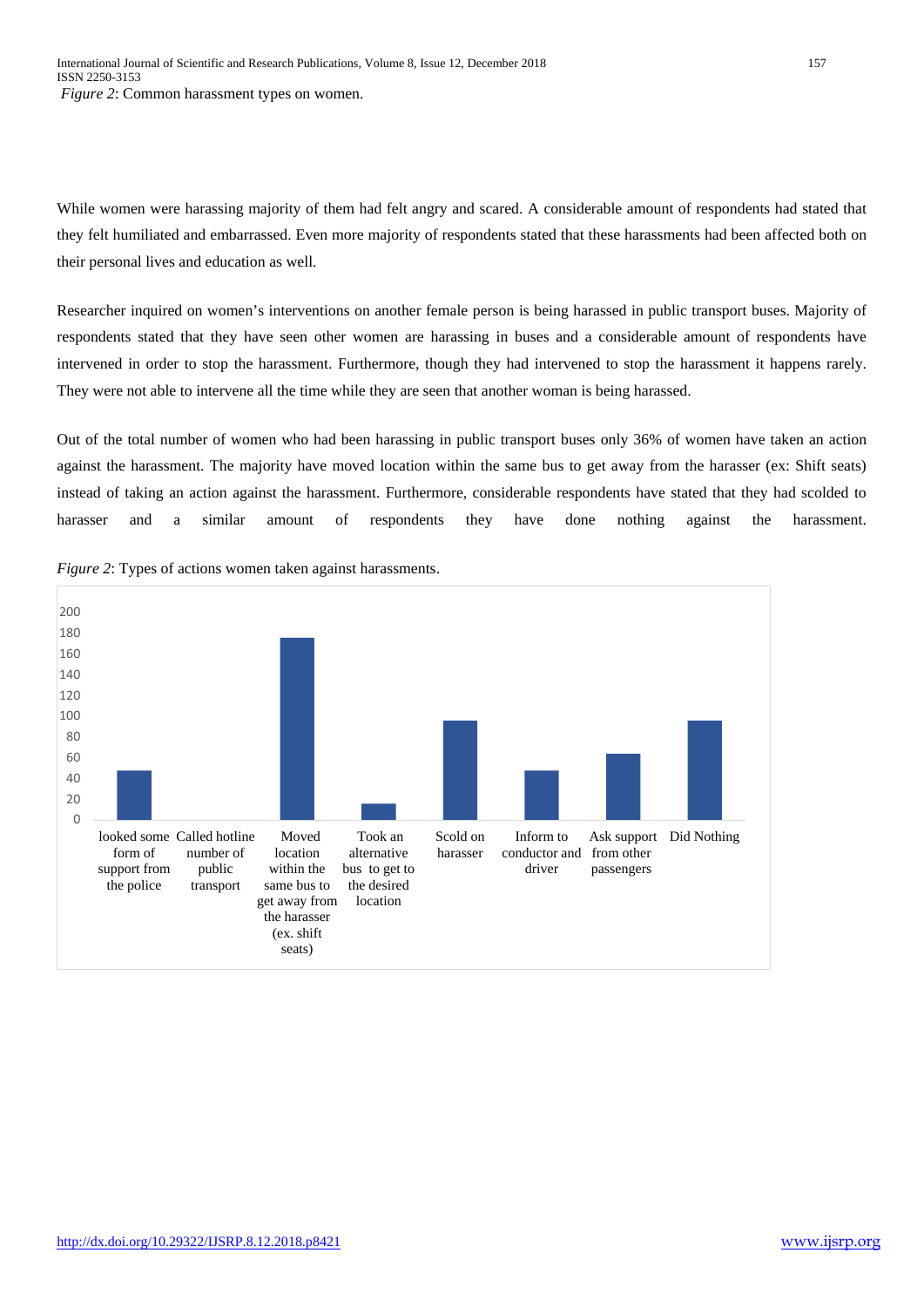The researcher asked the respondents to give suggestions to make public transport buses as a safer mode of transportation. Majority of them have suggested videos/films on the screen of buses should be prohibited. Descriptively there are musical show videos screening in public buses those videos contain with inappropriate scenes should be prohibited. Furthermore, there should have a strict and immediate method of punishment. A similar number of respondents suggested that the requirement of an active method inform the harassment to relevant parties (mobile app, Signal system in Buses and bus halts) and the need of laws those function independently without political influences.

## ACKNOWLEDGMENT

My wholeheartedly gratitude goes to Ms.Pushpika ganegoda , Senior Lecturer, Department of Languages and Communication Studies, Trincomalee campus, Eastern University, Sri Lanka. and Ms. Shalika Boyagoda, Senior Lecturer, Department of Languages and Communication Studies, Trincomalee campus, Eastern University, Sri Lanka. My warm gratitude falls on my parents and my husband for their endless love, support and encourage to do this study.

## **REFERENCES**

- 1. Act Now Sri Lanka. *Women's right* [Online] Available from: <http://www.actnowsrilanka.org/en/vaw/sexual-harassment> [Accessed  $4<sup>th</sup>$  May 2018]
- 2. Australian Human Rights commission. *Sexual Harassment* [Online] Available from: https://www.humanrights.gov.au/our-work/sex-discrimination/guides/sexual-harassment [Accessed 6<sup>th</sup> May 2018].
- **3.** Avina. C & O'Donohue. W. (2002) Sexual Harassment and PTSD: Is Sexual Harassment Diagnosable Trauma?. *Journal of Traumatic Stress*. [Online] 15 (1), 69-75. Available from: <https://link.springer.com/article/10.1023/A:1014387429057> [Accessed  $4<sup>th</sup>$  may 2018].
- 4. Bergman, M. E., & Hennig, J. B. (2007). Sex and Ethnicity as Moderators in the Sexual Harassment Phenomenon. *Journal of Occupational Health Psychology*. [Online] 13(2), 152–167. Available from: https://pdfs.semanticscholar.org/f22e/39c66c010587a01cbf5efa1a1cfc1bd8abad.pdf. [Accessed 4<sup>th</sup> may 2018].
- 5. British Council, *Active citizens* (2018) [Online] Available from[:https://www.facebook.com/activecitizens/photos/a.1942096952502896/1942131955832729/?type=3&theater\[](https://www.facebook.com/activecitizens/photos/a.1942096952502896/1942131955832729/?type=3&theater)Acce ssed 20<sup>th</sup> September 2018].
- 6. Buchanan, N.T., & Ormerod, A.J., (2002). *Racialized sexual harassment in the lives of African American women*. [Online] **Available** from: [https://msu.edu/user/nbuchana/Buchanan%20Ormerod%202002%20Racialized%20Sexual%20Harassment%20in%20the](https://msu.edu/user/nbuchana/Buchanan%20Ormerod%202002%20Racialized%20Sexual%20Harassment%20in%20the%20Lives%20of%20African%20American%20Women.pdf) [%20Lives%20of%20African%20American%20Women.pdf](https://msu.edu/user/nbuchana/Buchanan%20Ormerod%202002%20Racialized%20Sexual%20Harassment%20in%20the%20Lives%20of%20African%20American%20Women.pdf) [Accessed 4<sup>th</sup> may 2018].
- 7. Dadibidiya, (2018) *Hawasa hayen Passe Yannama Behe* [Online] Available from[:http://www.dadibidiya.com/2018/08/27/%E0%B7%84%E0%B7%80%E0%B7%83-](http://www.dadibidiya.com/2018/08/27/%E0%B7%84%E0%B7%80%E0%B7%83-5%E0%B6%B1%E0%B7%8A-%E0%B6%B4%E0%B7%83%E0%B7%8A%E0%B7%83%E0%B7%9A-%E0%B6%BA%E0%B6%B1%E0%B7%8A%E0%B6%B1%E0%B6%B8-%E0%B6%B6%E0%B7%91-%E0%B6%91%E0%B6%B1%E0%B7%8A%E0%B6%B1/) [5%E0%B6%B1%E0%B7%8A-%E0%B6%B4%E0%B7%83%E0%B7%8A%E0%B7%83%E0%B7%9A-](http://www.dadibidiya.com/2018/08/27/%E0%B7%84%E0%B7%80%E0%B7%83-5%E0%B6%B1%E0%B7%8A-%E0%B6%B4%E0%B7%83%E0%B7%8A%E0%B7%83%E0%B7%9A-%E0%B6%BA%E0%B6%B1%E0%B7%8A%E0%B6%B1%E0%B6%B8-%E0%B6%B6%E0%B7%91-%E0%B6%91%E0%B6%B1%E0%B7%8A%E0%B6%B1/) [%E0%B6%BA%E0%B6%B1%E0%B7%8A%E0%B6%B1%E0%B6%B8-%E0%B6%B6%E0%B7%91-](http://www.dadibidiya.com/2018/08/27/%E0%B7%84%E0%B7%80%E0%B7%83-5%E0%B6%B1%E0%B7%8A-%E0%B6%B4%E0%B7%83%E0%B7%8A%E0%B7%83%E0%B7%9A-%E0%B6%BA%E0%B6%B1%E0%B7%8A%E0%B6%B1%E0%B6%B8-%E0%B6%B6%E0%B7%91-%E0%B6%91%E0%B6%B1%E0%B7%8A%E0%B6%B1/) [%E0%B6%91%E0%B6%B1%E0%B7%8A%E0%B6%B1/](http://www.dadibidiya.com/2018/08/27/%E0%B7%84%E0%B7%80%E0%B7%83-5%E0%B6%B1%E0%B7%8A-%E0%B6%B4%E0%B7%83%E0%B7%8A%E0%B7%83%E0%B7%9A-%E0%B6%BA%E0%B6%B1%E0%B7%8A%E0%B6%B1%E0%B6%B8-%E0%B6%B6%E0%B7%91-%E0%B6%91%E0%B6%B1%E0%B7%8A%E0%B6%B1/) [Accessed 20th September 2018].
- 8. Ground views. (2016) *Mapping Street harassment This women's* [Online] Available from: <http://groundviews.org/2016/03/08/mapping-street-harassment-this-womens-day/> [Accessed 4<sup>th</sup> May 2018].